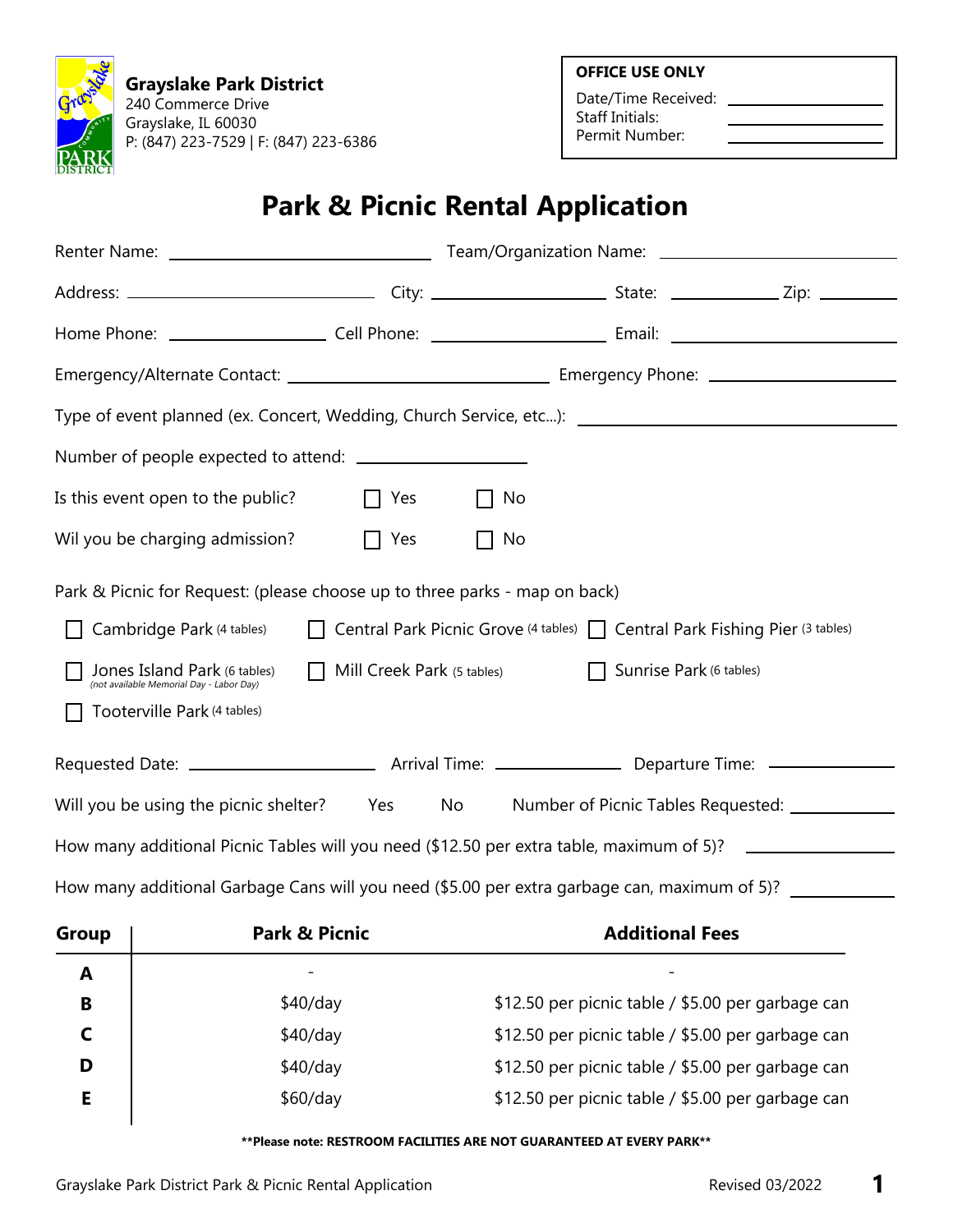### **GRAYSLAKE COMMUNITY PARK DISTRICT INDEMNITY FORM**

In consideration of the permission granted by the GRAYSLAKE COMMUNITY PARK DISTRICT, to the undersigned to use the following Park District facilities.

The undersigned, the undersigned, the state of the state of the state of the state of the state of the state of the state of the state of the state of the state of the state of the state of the state of the state of the st and hold said Park District of Grayslake harmless and to indemnify and to protect said Park District from any claims for damages, whether it be bodily or property, and to defend the Park District from any claim for damages of any nature resulting from the use of said premises, facilities and/or equipment by the undersigned, its agents, representatives, invitees, or other persons whether caused by the negligence of the Park District and its employees or otherwise. The undersigned agrees to reimburse the Park District of any damages to Park District property resulting from stated activity. It is also agreed that NO alcoholic beverages or smoking will be permitted on ParkDistrict property at any time, unless otherwise stated by the Board of Commissioners.

By signing the Park & Picnic Rental Application I, the undersigned, have read and understand the Grayslake Community Park District's Facility Usage Rules, Athletic Field Rental Policies, and the Sever Weather Policy. I take full responsibility as a Permitted User for my group to comply with these policies.

| <b>OFFICE USE ONLY</b>               |  |          |                   |                                                        |             |  |  |
|--------------------------------------|--|----------|-------------------|--------------------------------------------------------|-------------|--|--|
| Approved: $\Box$ YES $\Box$ NO       |  |          |                   |                                                        |             |  |  |
|                                      |  |          |                   |                                                        |             |  |  |
|                                      |  |          |                   |                                                        |             |  |  |
|                                      |  |          |                   |                                                        |             |  |  |
|                                      |  |          |                   |                                                        |             |  |  |
|                                      |  |          |                   |                                                        |             |  |  |
|                                      |  |          |                   |                                                        |             |  |  |
|                                      |  |          |                   |                                                        |             |  |  |
|                                      |  |          |                   |                                                        |             |  |  |
| <b>RENTER OR OFFICE USE</b>          |  |          |                   |                                                        |             |  |  |
| Group: $\Box A$ $\Box B$             |  | $\Box$ C | $\Box$ D $\Box$ E |                                                        |             |  |  |
|                                      |  |          |                   |                                                        |             |  |  |
|                                      |  |          |                   |                                                        | Deposit: \$ |  |  |
| Visa / MasterCard / Discover / Amex  |  |          |                   | Expiration Date: __________________ CVV#: ____________ |             |  |  |
|                                      |  |          |                   |                                                        |             |  |  |
| Authorization Signature for Payment: |  |          |                   |                                                        |             |  |  |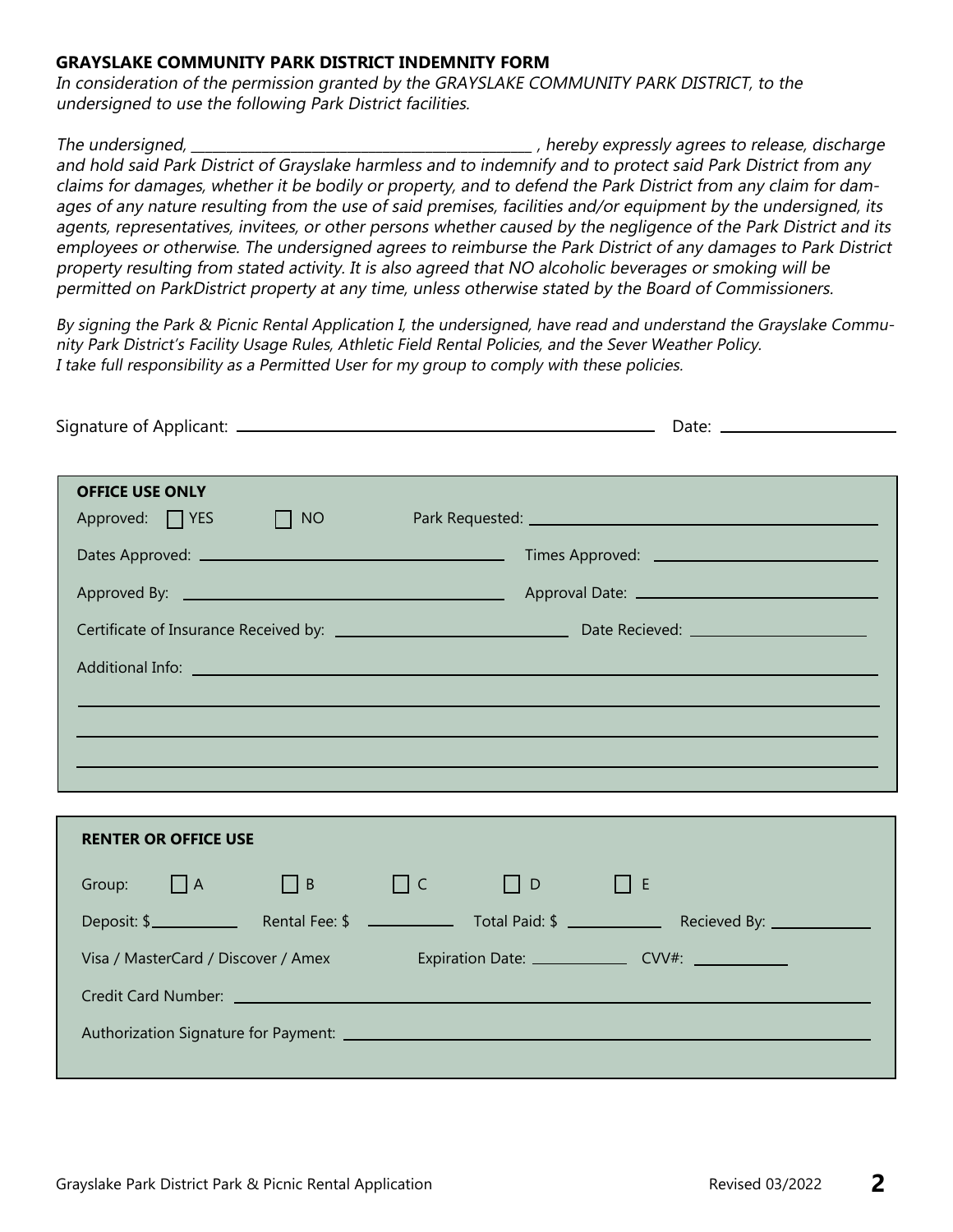

**Grayslake Park District** 240 Commerce Drive Grayslake, IL 60030 P: (847) 223-7529 | F: (847) 223-6386

#### **OFFICE USE ONLY**

Date/Time Received: Staff Initials: Permit Number:

# **Park & Picnic Rental Policies**

The Grayslake Park District has adopted the following policy for the reservation of our parks. Anyone wishing to reserve a park site must abide by the following guidelines and fill out the appropriate permit application. The Grayslake Park District must approve all applications.

Groups of 10 or more wishing to use parks or picnic in the park are required to secure a permit prior to their visit. There is designated group picnicking at Jones Island Park, Sunrise Park, Tooterville Park, Central Park, Mill Creek Park and Cambridge Park. These parks have a pavilion available for your rental that holds up to 50 people. The District's park ranger patrols and checks for valid permit holders. For a complete list of amenities at each of these parks, please refer to the map and park guide at the back of the brochure.

**NOTE:** All reservations that there will be over 100 people in attendance require Park Board approval and an additional reservation, clean-up fee will be charged. Restroom Facilities are not guaranteed at every park.

The availability of any rental site is subject to Park District programs/events or community based Park District sponsored/affiliated functions.

Registration must be done in-person at the Recreation Center, 240 Commerce Dr., at least 10 days prior to picnic date to secure a permit. Rental fees and refundable deposit must be paid at the time of reservation. Open reservations begin March 1. All reservations are first come, first served!

**Available Dates:** Monday through Sunday, April 1 - October 30 (weather pending) from sunrise to sunset. **Please note - Jones Island Park is not available for rentals between Memorial Day and Labor Day.**

### **Priority use of the parks shall be as follows:**

- Group A Park District sponsored activities and events
- Group B School District #127, #50 and Grayslake Charter/Private Schools Sponsored activities/events
- Group C Not for Profit Groups in Grayslake and all church groups
- Group D Residents of the Grayslake Park District
- Group E Non-Residents

**Deposit:** A refundable deposit of \$50.00 is required for all reservations. The deposit will be returned provided the park is properly cleaned upon completion and no damage has been done to the park or park property.

**Cancellations:** Cancellations made at least 10 days prior to a reserved date will receive a full refund of deposit and rental fees paid. Cancellations made less than 10 days prior to a reserved date are eligible for a 50% refund of rental fees and a full refund of the security deposit.

No refunds are given for rentals in the event of inclement weather. Rentals cancelled due to inclement weather may be given the opportunity to reschedule at a later date, depending on availability. Park District staff reserves the right to determine the severity of inclement weather and the opportunity to reschedule the rental. Park District staff may cancel a rental based upon severe weather, potential impact on park site or for any other sufficient reason. Refunds for rentals cancelled by the Park District are at the discretion of and will be determined by Park District staff.